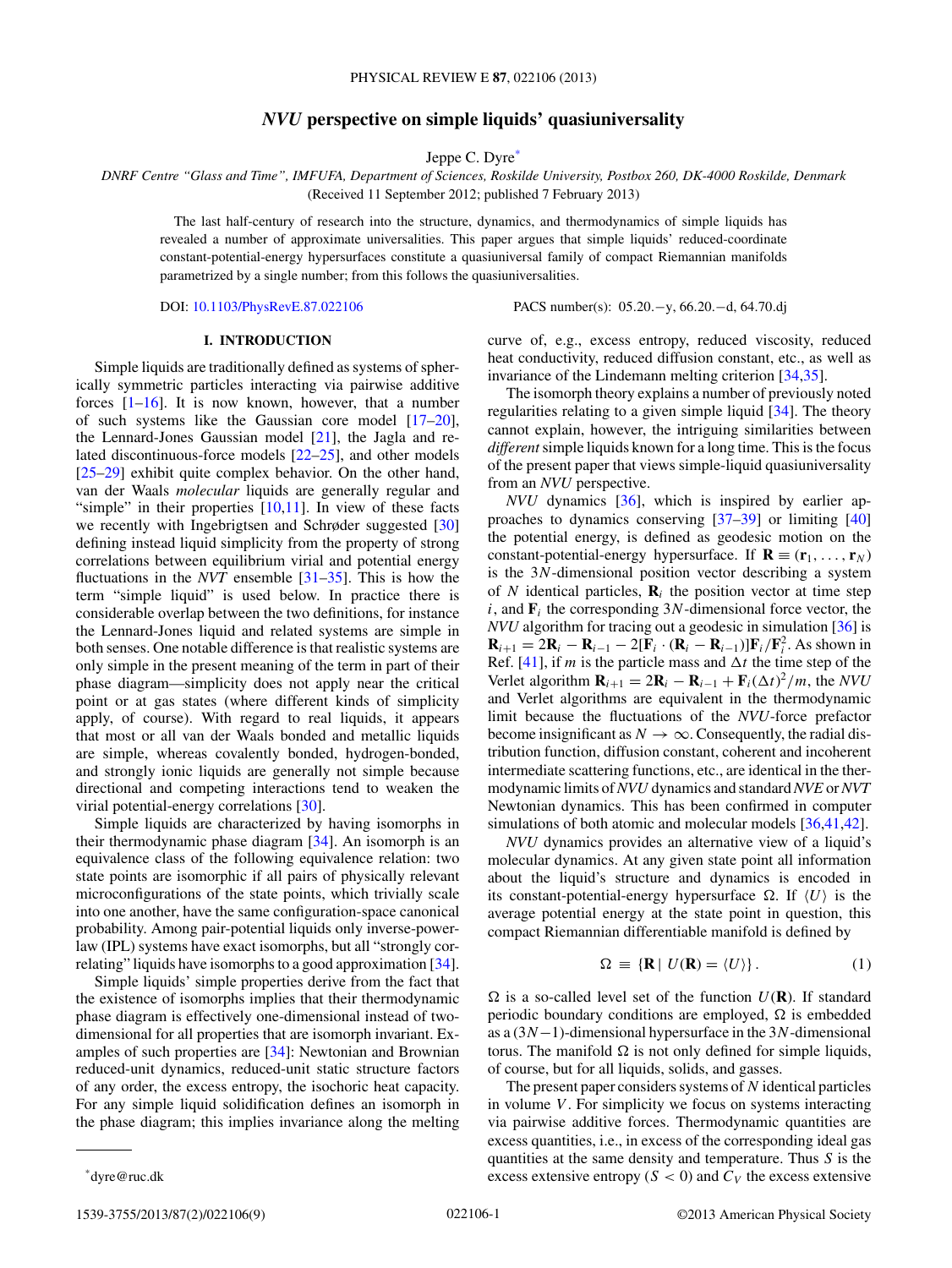<span id="page-1-0"></span>isochoric specific heat, which we for simplicity refer to as just "entropy" and "specific heat". The corresponding intensive quantities are denoted by lower-case letters, i.e.,  $s \equiv S/N$  and  $c_V \equiv C_V/N$ . Reduced quantities are marked by a tilde.

It is clear from the results of many years of research into the liquid state that there is no such thing as exact universality, even among narrowly restricted classes like the IPL liquids. Thus any theory predicting liquid-state universality is too simple. The philosophy of this paper is that *approximate* universalities may provide useful insights. In this connection it is an obvious conjecture that genuine simple-liquid universality is approached as the spatial dimension increases towards infinity—if this is the case, we have for liquids a situation reminiscent to that of critical phenomena.

Section II argues for the existence of a quasiuniversal family of constant-potential-energy hypersurfaces for simple liquids, parametrized by just one parameter. The argument presented is not rigorous, but suggests one route for justifying quasiuniversality. The reader may choose to accept quasiuniversality in its *NVU* formulation, skip most of Sec. II, and proceed to the central part of the paper, Sec. [III,](#page-2-0) which derives and discusses a number of consequences of the *NVU* formulation of simple liquids' quasiuniversality. Section [IV](#page-5-0) returns briefly to what causes quasiuniversality. Finally, Sec. [V](#page-6-0) gives a few concluding remarks.

# **II. A SINGLE-PARAMETER FAMILY OF HYPERSURFACES**  $\tilde{\Omega}(\lambda)$  **COMMON TO ALL SIMPLE LIQUIDS**

Any state point in the thermodynamic phase diagram of a liquid gives rise to a constant-potential-energy hypersurface  $\Omega$ as defined in Eq. [\(1\).](#page-0-0) At first sight these manifolds may appear to be completely characterized by the number  $\langle U \rangle$ , but actually the system volume *V* is a second parameter implicit in the definition of  $U(\mathbf{R})$ . Thus for liquids in general,  $\Omega$  is described by two parameters, corresponding to the two independent thermodynamic variables.

Using reduced units means measuring length in units of  $\rho^{-1/3}$ , where  $\rho \equiv N/V$  is the density, time in units of  $\rho^{-1/3}\sqrt{m/k_BT}$ , and energy in units of  $k_BT$ . The reduced 3*N*-dimensional position vector is thus defined by  $\tilde{\mathbf{R}} \equiv \rho^{1/3} \mathbf{R}$ . Appendix A of Ref. [\[34\]](#page-6-0) showed that a liquid has strong virial potential-energy correlations, i.e., is simple, if and only if the liquid has isomorphs to a good approximation, and that this happens if and only if the liquid's reduced constant-potentialenergy hypersurfaces are (almost) invariant along certain curves in the phase diagram, the liquid's isomorphs. Thus for any given simple liquid a single number, *λ*, parameterizes the reduced constant-potential-energy hypersurfaces. We indicate this by writing

$$
\tilde{\Omega} = \tilde{\Omega}(\lambda), \tag{2}
$$

where

$$
\tilde{\Omega} \equiv \{ \tilde{\mathbf{R}} \mid U(\rho^{-1/3} \tilde{\mathbf{R}}) = \langle U \rangle \}.
$$
 (3)

The isomorph theory says nothing about how these hypersurfaces compare between different simple liquids. We now argue that the family  $\tilde{\Omega}(\lambda)$  is quasiuniversal, i.e., approximately the same for all simple liquids.

The only systems with 100% correlation between *NVT* equilibrium fluctuations of potential energy and virial  $(W(\mathbf{R}) = -1/3 \sum_i \mathbf{r}_i \cdot \nabla_i U)$  are the inverse-power-law (IPL) systems, for which the potential energy scales with interparticle distance as  $r^{-n}$ . For these systems the 100% correlation follows from the identity  $U(\lambda \mathbf{R}) = \lambda^{-n} U(\mathbf{R})$  and Euler's theorem for homogeneous functions. The last decade has given rise to a number of studies of how well experimental systems may be understood by reference to an IPL system (see, e.g., Refs. [\[43](#page-6-0)[–47\]](#page-7-0)). In these works the value of the IPL exponent *n* plays a central role because *n* determines how the system reacts to volume changes.

A simple liquid by definition has strong correlations between the *NVT* equilibrium fluctuations of *W* and *U* at its condensed-phase state points. Consequently, at each of it's strongly correlating state points the liquid behaves much like an IPL system. The value of the effective IPL exponent *n* generally varies with state point. For Lennard-Jones (LJ) liquids *n* is fairly constant, between 5 and 6 at typical liquid state points. For the 99.9% correlating "repulsive LJ liquid" defined by the pair potential  $\epsilon [(r/\sigma)^{-12} + (r/\sigma)^{-6}]/2$  [\[48\]](#page-7-0), the exponent varies from  $n \approx 12$  at high densities to  $n \approx 6$ at low densities. How much the effective IPL exponent varies throughout the phase diagram is of no importance for the arguments given below for  $\Omega(\lambda)$  quasiuniversality, however.

In many respects IPL systems with different exponents have similar ("quasiuniversal") behavior. This was noted long time ago in relation to these systems' structure and DC dynamic properties expressed, e.g., via the diffusion constant [\[49–57\]](#page-7-0). During the last decade IPL quasiuniversality has come into focus again [\[58–60\]](#page-7-0) and been extended to include general dynamic properties, termed "dynamic equivalence" by Medina-Noyola and coworkers. Dynamic equivalence has been established for Brownian [\[61,62\]](#page-7-0) as well as Newtonian  $[63-66]$  dynamics.

Because structure and dynamics are both encoded in  $\Omega$ , IPL quasiuniversality follows if IPL systems have almost identical constant-potential-energy hypersurfaces. But why should this be the case? To understand this, we consider two infinitesimally close configurations with same *n*-IPL potential energy and argue that they for all *m* to a good approximation have the same *m*-IPL potential energy.

The *m*-IPL potential energy is given by  $U_m =$  $\varepsilon_m \sum_{ij} (r_{ij}/\sigma)^{-m}$ , in which  $r_{ij}$  is the distance between particles *i* and  $\dot{j}$ . The change in  $U_m$  between two nearby configurations is given by

$$
\delta U_m = -m \varepsilon_m \sum_{ij} \left(\frac{r_{ij}}{\sigma}\right)^{-m-1} \frac{\delta r_{ij}}{\sigma}.
$$
 (4)

By assumption  $\delta U_n = 0$ . Equation (4) implies

$$
\frac{d}{dm}\left(\frac{\delta U_m}{m\,\varepsilon_m}\right) = \sum_{ij} \left(\frac{r_{ij}}{\sigma}\right)^{-m-1} \ln\left(\frac{r_{ij}}{\sigma}\right) \frac{\delta r_{ij}}{\sigma}.\tag{5}
$$

The factor  $\ln(r_{ij}/\sigma)$  in Eq. (5) does not vary dramatically because it is a logarithm. This factor is multiplied by  $(r_{ij}/\sigma)^{-m-1}$ that varies a lot. Their product is dominated by a rather narrow range of interparticle distances, the most important of which is denoted by  $\langle r \rangle_m$ . This quantity depends on both *m* and the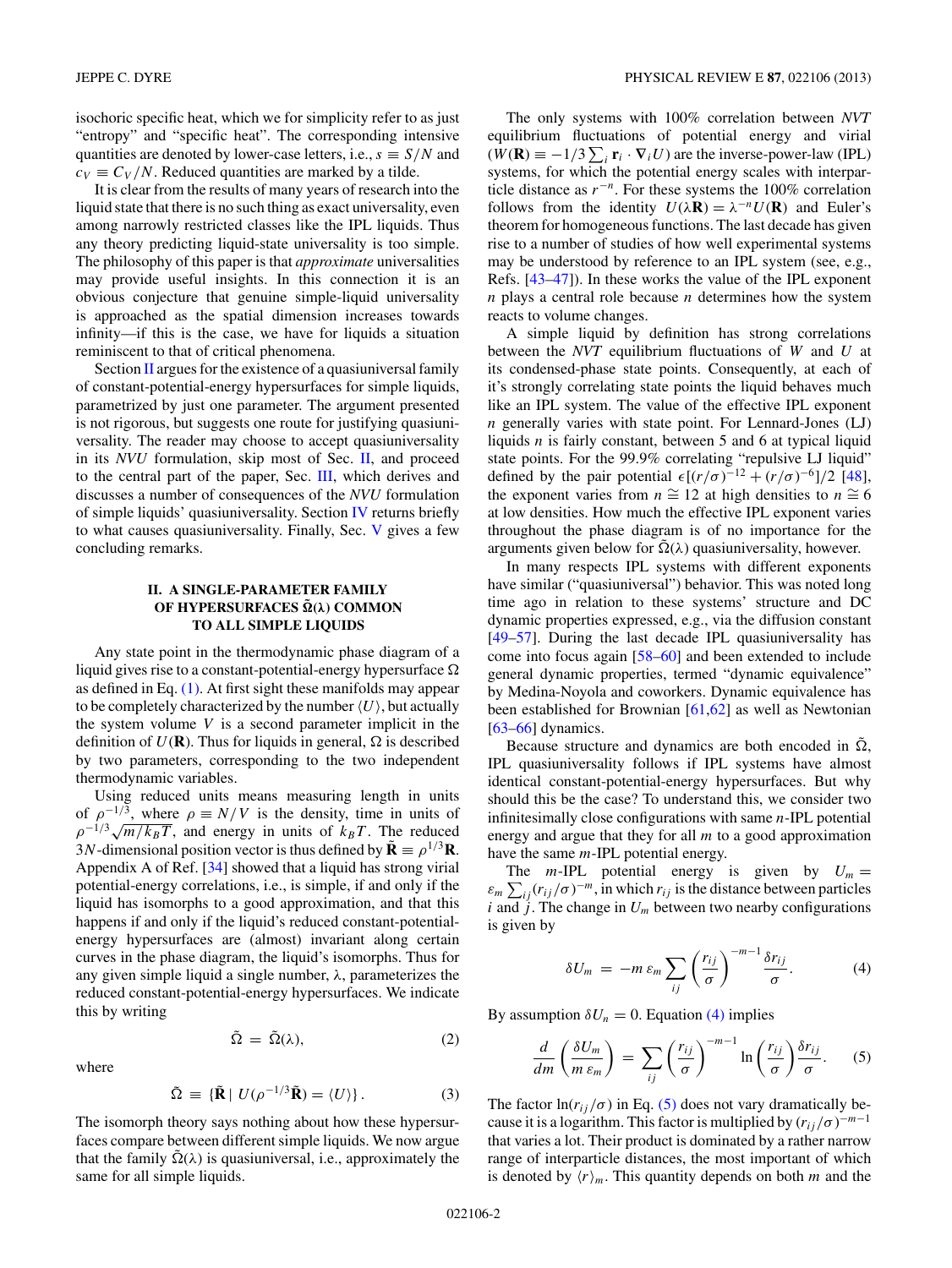<span id="page-2-0"></span>state point. As a good approximation one can replace  $\ln(r_{ij}/\sigma)$ by  $\ln(\langle r \rangle_m / \sigma)$ , and Eq. [\(5\)](#page-1-0) now becomes, via Eq. [\(4\),](#page-1-0)

$$
\frac{d}{dm}\left(\frac{\delta U_m}{m\,\varepsilon_m}\right) = -\ln\left(\frac{\langle r\rangle_m}{\sigma}\right)\left(\frac{\delta U_m}{m\,\varepsilon_m}\right). \tag{6}
$$

Recall that  $\delta U_n = 0$ . Since  $\delta U_m / (m \varepsilon_m) \equiv 0$  is the unique solution to this first-order differential equation that obeys  $\delta U_n/(n \varepsilon_n) = 0$ , it follows that  $\delta U_m = 0$  for all *m*. Note that the approximation made by replacing  $\ln(r_{ij}/\sigma)$  by a constant is questionable when  $m \leq 2$ , in which case no narrow  $\sum_{i} r_{ij}^{-m-1}$  diverges. Note also that, since the approximation range of interparticle distances dominates Eq. [\(5\)](#page-1-0) because relies on fluctuations in  $r_{ij}$  being small in the region where force is greatest, the argument can be expected to work better in higher dimensions. This supports the conjecture that genuine simple-liquid universality is approached as the spatial dimension increases towards infinity (Sec. [I\)](#page-0-0).

Within the above approximation the potential-energy functions  $U_n(\mathbf{R})$  have the same constant-potential-energy hypersurfaces for all  $n \ge 2$ . Possibly, this applies for all *n*. Since a simple liquid at a given state point may be approximated by an IPL system, this means that all simple liquids have approximately the same constant-potential-energy hypersurfaces. In other words, to a good approximation one family of manifolds parametrized by a single parameter,  $\tilde{\Omega}(\lambda)$ , is common to all simple liquids. Each isomorph of a simple liquid corresponds to a particular value of  $\lambda$ , i.e., to one specific manifold  $\tilde{\Omega}$ .

# **III. CONSEQUENCES OF**  $\tilde{\Omega}(\lambda)$  **QUASIUNIVERSALITY**

This section derives consequences of the above justified central idea that the family of reduced constant-potentialenergy hypersurfaces to a good approximation is common to all simple liquids.

# **A. Different IPL systems exhibit close similarities with respect to structure and dynamics, similarities that extend to all other simple liquids [\[49–76\]](#page-7-0)**

Because reduced-unit structure and dynamics are both encoded in  $\tilde{\Omega}$ , any two state points of two different IPL systems with same  $\tilde{\Omega}$  have the same structure and dynamics. The extension of similarities to all simple liquids follows from  $\Omega(\lambda)$  quasiuniversality. Note that the hard-sphere (HS) system also exhibits these quasiuniversalities because it is the  $n \to \infty$ limit of *n*-IPL systems.

### **B. The Young-Andersen approximate scaling principle [\[63,64\]](#page-7-0)**

This principle states that if two liquids at two state points have approximately the same reduced radial distribution function  $g(\tilde{r})$ , they have approximately the same reduced dynamics.  $g(\tilde{r})$  is determined from  $\Omega$ , so having the same  $g(\tilde{r})$ implies having the same  $\tilde{\Omega}$ . This implies the same dynamics if the two liquids are simple.

# **C. Quasiuniversality of the order-parameter maps of Debenedetti and coworkers [\[77–79\]](#page-7-0)**

Plotting a translational order parameter versus an orientational order parameter for various state points leads to a

one-dimensional curve for any simple liquid, because both order parameters are isomorph invariant [\[34\]](#page-6-0). The approximate identity between the order-parameter curves of different simple liquids follows from  $\Omega(\lambda)$  quasiuniversality, because  $\tilde{\Omega}$  determines both order parameters.

## **D. Excess entropy scaling [\[80–83\]](#page-7-0)**

Rosenfeld noted in 1977 that the reduced diffusion constants  $\ddot{D}$  of different simple liquids have an approximately universal dependence on the (excess) entropy per particle, *s* [\[80\]](#page-7-0). This quasiuniversality applies also, e.g., for the reduced heat conductivity as a function of excess entropy [\[84\]](#page-7-0). For any simple liquid, since  $\ddot{D}$  and  $s$  are both isomorph invariant, one quantity is a function of the other. Quasiuniversality of the function  $\tilde{D}(s)$  is a consequence of the fact that  $\tilde{D}$  and *s* are both encoded in  $\tilde{\Omega}$  (the entropy  $S = Ns$  is the logarithm of the area of  $\Omega$ ).

#### **E. The Lindemann melting criterion [\[85–87\]](#page-7-0)**

According to the Lindemann criterion a crystal melts when the vibrational mean-square displacement obeys  $\sqrt{\langle \tilde{x}^2 \rangle} \simeq 0.1$ , where  $\tilde{x} \equiv x \rho^{1/3}$  in which *x* is the atomic vibrational displacement from equilibrium in a fixed direction. The melting curve in the phase diagram is an isomorph [\[34,35\]](#page-6-0), so melting takes place for a particular manifold  $\tilde{\Omega}_c$  of the crystalline state. This manifold determines  $\langle \tilde{x}^2 \rangle$ . Thus any simple crystal melts when  $\langle \tilde{x}^2 \rangle$  reaches a certain, quasiuniversal value. The Lindemann criterion and its generalizations [\[85,87,88\]](#page-7-0) have been questioned on the grounds that they are single-phase criteria, whereas melting occurs when the crystal and liquid free energies are the same, so any melting criterion should refer to properties of both phases. One possible resolution of this paradox is that the Lindemann criterion does not, in fact, determine the melting line, but a spinodal at a slightly higher temperature where the crystal becomes mechanically unstable [\[89,90\]](#page-7-0). Alternatively, for the class of simple liquids  $\tilde{\Omega}$  quasiuniversality implies that there is basically just one melting process, which takes place at state points where the crystalline manifold is  $\tilde{\Omega}_c$ . Any single-phase melting criterion referring to this manifold applies for all simple solids.

#### **F. Freezing rules referring to the liquid**

Quasiuniversality of such rules follows from the fact that  $\tilde{\Omega}$  is quasiuniversal also on the liquid side of melting. For instance, this implies the Hansen-Verlet rule that a liquid crystallizes when the maximum value of the static structure factor upon cooling reaches 2.85 [\[50\]](#page-7-0). Likewise, any simple liquid's  $c_V$  is close to  $3k_B$  at freezing [\[91,92\]](#page-7-0) (it is shown below that  $c_V$  is encoded in  $\tilde{\Omega}$ ). Other quasiuniversal melting rules similarly follow from  $\tilde{\Omega}(\lambda)$  quasiuniversality [\[88\]](#page-7-0). Examples are the Andrade equation from 1934 implying a quasiuniversal value of the reduced melting point viscosity [\[93,94\]](#page-7-0), the Raveche-Mountain-Streett criterion [\[95\]](#page-7-0) of a quasiuniversal ratio between maximum and minimum of the radial distribution function at freezing, Lyapunov-exponent based criteria [\[89\]](#page-7-0), or the criterion of zero higher-than-second-order liquid configurational entropy at crystallization [\[96\]](#page-7-0). Note that the theory also predicts a quasiuniversal constant-volume melting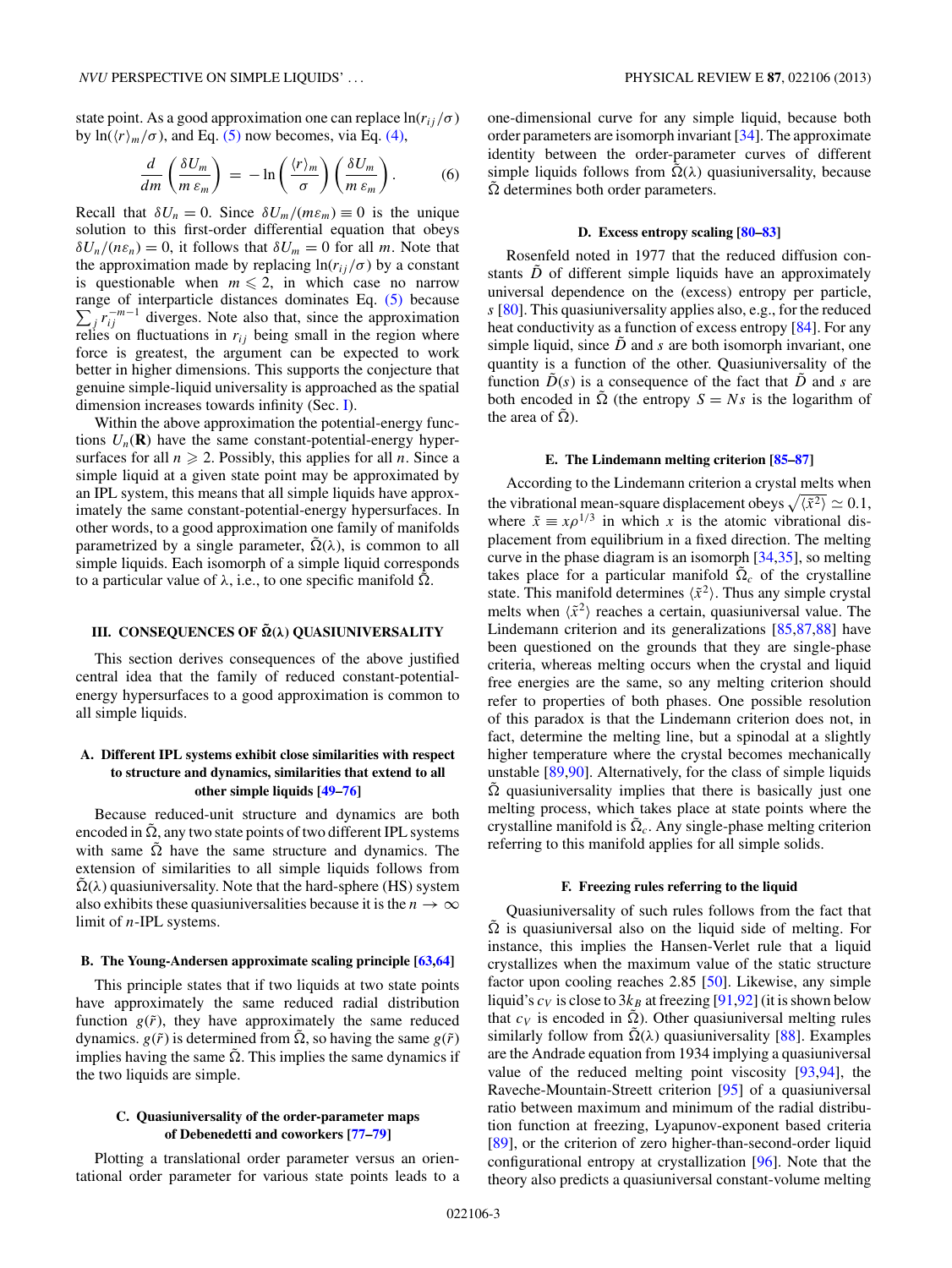<span id="page-3-0"></span>entropy for simple liquids, which is consistent with experiment [\[91,97\]](#page-7-0).

## **G. Algebraic closedness of the class of simple potentials**

If  $U_1(\mathbf{R})$  and  $U_2(\mathbf{R})$  are both potentials of simple liquids, i.e., strongly correlating liquids, their sum and product are also simple: since at any density the functions  $U_1(\mathbf{R})$  and  $U_2(\mathbf{R})$ are both constant on the manifolds  $\tilde{\Omega}(\lambda)$ , this applies also for their sum and product. In particular, note the following property. Writing a simple pair potentials as  $v(r) = \varepsilon \phi(r/\sigma)$ , the derivative with respect to  $\sigma$ ,  $\frac{\partial v(r)}{\partial \sigma}$ , is also a simple pair potential. Less trivial is the property that the product of two simple pair potentials defines the pair potential of another simple liquid (see Sec. [IV\)](#page-5-0).

#### **H. Additivity of thermodynamic quantities**

Suppose  $U(\mathbf{R}) = U_1(\mathbf{R}) \pm U_2(\mathbf{R})$  in which  $U_1(\mathbf{R})$  and  $U_2(\mathbf{R})$  each define a simple liquid (the symbol  $\pm$  signals that the below arguments apply for both signs). An example is when  $U(\mathbf{R})$  is the LJ potential,  $U_1(\mathbf{R})$  is an  $n = 12$  IPL potential, and  $U_2(\mathbf{R})$  is an  $n = 6$  IPL potential. Then  $U(\mathbf{R})$  defines a simple liquid, and as functions of density and entropy the corresponding temperatures obey  $T(\rho, S) = T_1(\rho, S) \pm T_2(\rho, S)$ [\[98\]](#page-7-0). To show this, note that since the entropy determines  $\Omega$ , at given values of  $\rho$  and *S* the three constant-potentialenergy manifolds are identical:  $\Omega = \Omega_1 = \Omega_2$ . This implies that  $U(\rho, S) = U_1(\rho, S) \pm U_2(\rho, S)$ , from which  $T(\rho, S) =$  $T_1(\rho, S) \pm T_2(\rho, S)$  follows via the definition of temperature  $T \equiv (\partial U/\partial S)_{\rho}$ . The thermodynamic relation  $W =$  $(\partial U/\partial \ln \rho)_S$  similarly implies additivity of virials:  $W(\rho, S)$  =  $W_1(\rho, S) \pm W_2(\rho, S)$ . The (excess) Helmholtz free energy *F*, (excess) Gibbs free energy *G*, and (excess) enthalpy *H* are likewise additive:  $F(\rho, S) = F_1(\rho, S) \pm F_2(\rho, S), G(\rho, S) =$  $G_1(\rho, S) \pm G_2(\rho, S), H(\rho, S) = H_1(\rho, S) \pm H_2(\rho, S).$ 

As an application we note the intriguing "additivity of melting temperatures" first discussed by Rosenfeld [\[55\]](#page-7-0): Since crystallization for all simple liquids takes place at a certain value of the liquid entropy, at any given density one has  $T_m = T_{m,1} \pm T_{m,2}$ . An IPL liquid's melting temperature scales with density as  $T_m \propto \rho^{n/3}$ , so for the LJ liquid this implies an expression of the form  $T_m = A\rho^4 - B\rho^2$  [\[48,55,99\]](#page-7-0).

#### **I. A partly quasiuniversal equation of state**

It was recently shown that simple liquids have simple thermodynamics in the sense that temperature factorizes into a product of a function of entropy and a function of density,  $T = f(s)h(\rho)$  [\[48\]](#page-7-0). We now show that the function  $f(s)$  is quasiuniversal, i.e., all specific system dependence is in the function  $h(\rho)$ . This justifies writing the equation of state as

$$
T = f_0(s)h(\rho).
$$
 (7)

The point is that the specific heat, like the entropy, depends only on  $\tilde{\Omega}$ . This can be shown by first writing  $c_V$  in terms of fluctuations of canonical ensemble probabilities, and then relating the latter to microcanonical (*NVU*) probabilities, arguing as follows. According to Einstein  $C_V = \langle (\Delta U)^2 \rangle / k_B T^2$ in which the average refers to the canonical ensemble. In terms of the configuration-space probability  $p \propto \exp(-U/k_BT)$ 

this implies  $C_V = k_B \langle (\Delta \ln p)^2 \rangle$ . The canonical ensemble is realized from the microcanonical *NVU* ensemble in the standard textbook way by considering a small subvolume *Vm* of the total volume  $V$ . On average  $V_m$  contains  $m$  particles where  $m/N = V_m/V$ . Each configuration of *m* particles in  $V_m$ ,  $(\mathbf{r}_1, \ldots, \mathbf{r}_m)$ , has a probability  $p(\mathbf{r}_1, \ldots, \mathbf{r}_m)$  that can be calculated from the manifold  $\Omega$  (or  $\Omega$ ) by integrating out the remaining degrees of freedom. The set of configurations in  $\Omega$  with precisely *m* particles in volume  $V_m$  is denoted by  $\Omega_m$ . Integrating out the remaining degrees of freedom from the configurations in  $\Omega_m$  determines  $p(\mathbf{r}_1, \ldots, \mathbf{r}_m)$ , so this function is given by  $\Omega$  (or  $\tilde{\Omega}$ ). From  $c_V = k_B \langle (\Delta \ln p)^2 \rangle / m$ it now follows that  $c_V = c_V(\lambda)$ . Since  $c_V = (\partial s / \partial \ln T)_\rho$  and  $s = s(\lambda)$ , this implies that at fixed density *d* ln  $T = \phi_0(\lambda) d\lambda$ for some quasiuniversal function  $\phi_0(\lambda)$ . Thus, while for two simple liquids the temperatures corresponding to the same manifold  $\tilde{\Omega}$  may well differ, the relative temperature changes (at fixed density) between different  $\Omega$ s are the same. By integration this implies that for each simple liquid one can write  $T = \Phi(\lambda) T_*(\rho)$ . Combining this with the equation of state  $T = f(s)h(\rho)$  shows that the function  $f(s)$  is determined by  $λ$ , i.e., by the manifold  $\tilde{Ω}$ . In summary,  $\tilde{Ω} (λ)$  quasiuniversality implies that  $f(s)$  is quasiuniversal,  $f(s) = f_0(s)$ . The function  $T_*(\rho) = h(\rho)$  is not quasiuniversal; it reflects how the liquid's characteristic energy scale varies with density [\[100\]](#page-7-0).

## **J. Quasiuniversality of simple liquids' specific-heat temperature dependence**

Eliminating  $\lambda$  between  $c_V(\lambda)$  and  $T = f_0(s)h(\rho)$  where  $s = s(\lambda)$  leads to  $c_V = F_0(T/h(\rho))$  for some quasiuniversal function  $F_0$ . This is consistent with the Rosenfeld-Tarazona expression  $c_V \propto T^{-2/5}$  [\[81\]](#page-7-0), which as shown by computer simulations applies to a good approximation not just for all IPL systems, but also for LJ-type liquids and other simple liquids [\[101–106\]](#page-7-0). Note that  $c_V \propto T^{-2/5}$  implies  $s \propto -T^{-2/5}$ since  $c_V = (\partial s/\partial \ln T)_\rho$  and  $s \to 0$  for  $T \to \infty$ . This means that

$$
f_0(s) \propto (-s)^{-5/2}.
$$
 (8)

#### **K. Quasiuniversal isochoric fragility of simple liquids**

*NVU* dynamics give the same relaxation times as *NVE* or *NVT* dynamics, and thus the reduced relaxation time  $\tilde{\tau}$  is determined by  $\Omega$ . This not only means that  $\tilde{\tau}$  is a unique function of the excess entropy ("excess entropy scaling"), it also implies a quasiuniversal temperature dependence of ˜*τ* at constant density: The quasiuniversal equation of state Eq. (7) implies that at any given density, entropy is a quasiuniversal function of temperature in the following sense:  $s = s_0(T/h(\rho))$ . This implies quasiuniversality of the form  $\tilde{\tau} = \tilde{\tau}_0(T/h(\rho))$  [\[100\]](#page-7-0). In particular, at constant density Angell's fragility,  $-d \log_{10}(\tilde{\tau})/d \ln T |_{T=T_e}$  [\[107\]](#page-7-0), is a quasiuniversal number for any given cooling rate defining the glass transition temperature  $T_g$  [\[107–109\]](#page-7-0). This is reminiscent of the universal temperature dependence of viscosity discussed in 1996 by Kivelson *et al.* [\[110\]](#page-7-0), although these authors subtracted the high-temperature activation energy before demonstrating data collapse. A quasiuniversal isochoric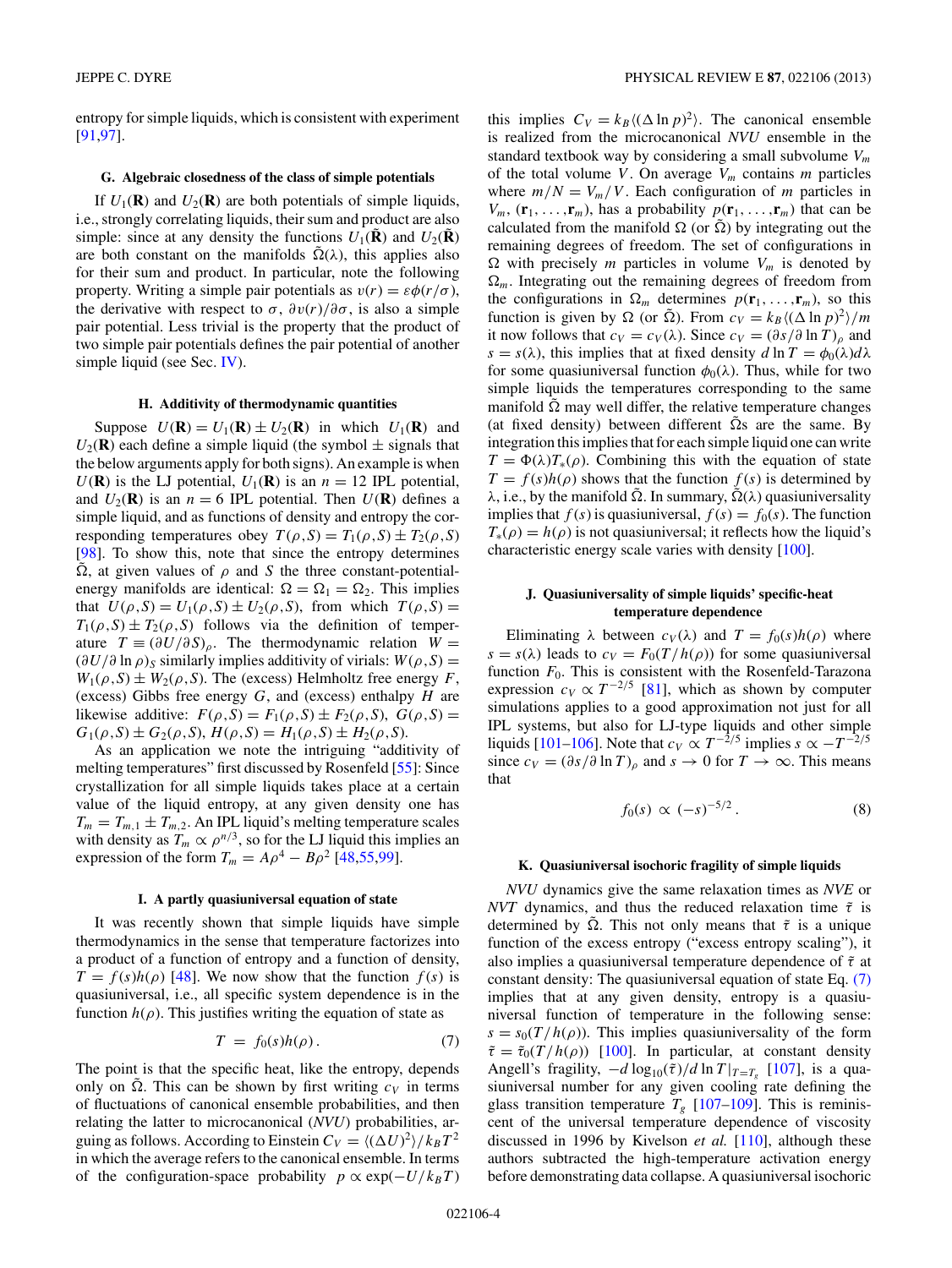fragility is consistent with simulations of De Michele *et al.*, who found that different IPL systems have the same fragility  $[111]$  (see, however, also Ref.  $[112]$ ). The prediction is not entirely consistent with available experimental data, although there does seem to be a tendency that van der Waals liquids have isochoric fragilities not far from 50 [\[113\]](#page-7-0). In this connection it should be pointed out that it is an experimental challenge to determine the isochoric fragility accurately.

#### **L. The hard-sphere system**

Temperature plays no role for the configurational degrees of freedom of the hard-sphere (HS) liquid. Since only density is important, the HS thermodynamic phase diagram is effectively one-dimensional. This brings to mind isomorphs, the existence of which implies that a simple liquid's phase diagram is also effectively one-dimensional. Is the HS liquid simple? Since its potential energy is zero whereas the virial is not, the HS liquid is not simple in the sense of the term used here. In our opinion, the HS liquid should be thought of more as the  $n \to \infty$  limit of an *n*-IPL system than as a physical system of its own right. When a simple liquid is modeled by a HS system, each of the liquid's isomorphs correspond to a specific value of the HS packing fraction *η*. This establishes a one-to-one correspondence  $\lambda \leftrightarrow \eta$ , which explains why simple liquids' entropy, reduced relaxation time, reduced viscosity, etc, have all been found to be quasiuniversal functions of the *η* parameter of the HS reference system.

Arguments for quasiuniversality were traditionally based on the fact that any simple liquid is well represented by the HS reference system [\[2](#page-6-0)[,71,114](#page-7-0)[–118\]](#page-8-0). In this view, the HS system is useful because it captures the essence of liquids' harsh repulsive forces [\[116,117,119\]](#page-8-0). This picture is intuitively appealing, but runs into problems when confronted with known facts. On the one hand, IPL quasiuniversality extends down to  $n = 3$  or  $n = 4$ , in fact for some quantities down to  $n = 1$  [\[80,](#page-7-0)[120\]](#page-8-0) where repulsions are quite smooth. On the other hand, there are several systems with harsh repulsive forces that exhibit anomalous behavior which is not captured by the HS system [\[21–29\]](#page-6-0). From the *NVU* perspective, the HS system's usefulness is not the *explanation* of simple liquids' quasiuniversality, but a *consequence* of it: since all *n*-IPL systems are quasiuniversal, the HS system inherits this property because it is the  $n \to \infty$  limit of *n*-IPL systems.

#### **M. Role of entropy**

Theories relating a liquid's relaxation time to its entropy go back in time at least to Bestul and Chang, who in 1964 noted that the glass transitions of different glass-forming liquids occur at virtually the same value of the (excess) entropy [\[121\]](#page-8-0). Since the glass transition for a given cooling rate takes place when the liquid's relaxation time reaches a certain value, by generalization to other cooling rates this result implies that the relaxation time is a quasiuniversal function of entropy. Independently, based on computer simulations and approximate analytical arguments, Rosenfeld in 1977 proposed excess entropy scaling [\[80\]](#page-7-0). These two results, as well as the Adam-Gibbs model from 1965 in which entropy is also crucial  $[122-124]$ , may appear counterintuitive since

entropy is global property: How can a global property control the relaxation time, which is determined as an average of (fairly) local properties? For simple liquids  $\tilde{\Omega}(\lambda)$  quasiuniversality provides the following answer. Entropy *identifies* the relevant manifold  $\tilde{\Omega}$ , and  $\tilde{\Omega}$  *determines* the relaxation time. Accordingly, other markers of  $\tilde{\Omega}$  should be equally useful for determining the relaxation time, for instance the two-particle entropy that Dzugutov in 1996 suggested controls the relaxation time [\[88](#page-7-0)[,125\]](#page-8-0).

# **N.** Characterizing  $\tilde{\Omega}$  via the mean curvature

It is difficult to visualize a high-dimensional differentiable manifold. A primitive analog is a two-dimensional closed surface in ordinary three-dimensional space. Such a surface has two obvious geometric characteristics, its area and its mean curvature. The latter is conveniently quantified in terms of the average radius of curvature  $\mathfrak{R}$ , defined as the average inverse curvature. Both the area and the curvature concepts generalize to multidimensional Riemannian surfaces [\[126–128\]](#page-8-0) (good introductions to this branch of mathematics are available, for instance Refs. [\[129–131\]](#page-8-0)). The entropy is the logarithm of the manifold's area, but what is the physical interpretation of the average radius of curvature? To answer this we start from the configuration-space canonical ensemble expression [\[132–134\]](#page-8-0),

$$
k_B T = \frac{\langle (\nabla U)^2 \rangle}{\langle \nabla^2 U \rangle},\tag{9}
$$

which is derived by partial integration of  $\int d\mathbf{R}\nabla \cdot$  $\nabla U(\mathbf{R}) \exp[-U(\mathbf{R})/k_B T]$ . Because of ensemble equivalence, the *NVU* configuration-space microcanonical ensemble may be used to calculate the averages in Eq. (9) as integrals over  $\Omega$ . The inverse radius of curvature at a point on a *d*-dimensional hypersurface  $\Omega$  is  $\nabla \cdot \mathbf{n}/d$  [\[130,131\]](#page-8-0) where **n** is the normal vector to  $\Omega$  at the point in question, which is in our case given by  $\mathbf{n} = \nabla \mathbf{U}/|\nabla \mathbf{U}|$ . To leading order in  $1/\sqrt{N}$  fluctuations of the denominator are insignificant. This implies for the inverse average radius of curvature  $1/\Re$  (replacing  $3N - 1$  by  $3N$ )

$$
\frac{1}{\Re} = \frac{1}{3N} \frac{\langle \nabla^2 U \rangle}{\langle |\nabla U| \rangle}.
$$
 (10)

If the average length of the  $3N$ -dimensional force vector  $\mathbf{F} =$ −**∇***U* is denoted by F, because fluctuations are insignificant as  $N \to \infty$ , one has  $F^2 = \langle (\nabla U)^2 \rangle$  and Eqs. (9) and (10) imply

$$
\Re F = 3Nk_B T. \tag{11}
$$

We see that a small radius of curvature corresponds physically to a large average force. As  $N \to \infty$ ,  $\langle \nabla^2 U \rangle \sim$ *N* and  $\langle |\nabla U| \rangle \sim \sqrt{N}$  which implies  $\Re \sim \sqrt{N}$ . Likewise, *N* and  $\langle |VU| \rangle \sim \sqrt{N}$  which implies  $\mathfrak{R} \sim \sqrt{N}$ . Likewise,<br> $F \sim \sqrt{N}$  as  $N \to \infty$ . If one defines  $\tilde{\mathfrak{R}} \equiv \rho^{1/3} \mathfrak{R} / \sqrt{3N}$  and  $F \sim \sqrt{N}$  as  $N \to \infty$ . If one defines  $\mathcal{H} \equiv \rho^{1/3} \mathcal{H} / \sqrt{3} N$  and  $\tilde{F} \equiv \rho^{-1/3} F / (\sqrt{3} N k_B T)$ , these quantities are dimensionless, independent of *N* in the thermodynamic limit, and related by

$$
\tilde{\mathfrak{R}}\tilde{\mathbf{F}} = 1. \tag{12}
$$

Thus  $\tilde{\Omega}$ 's curvature is basically  $\tilde{F}$ . This quantity provides an alternative to the entropy for characterizing  $\tilde{\Omega}$ .

Entropy and  $\tilde{F}$  both have simple geometric interpretations, but the curvature  $\tilde{F}$  has the advantage of being the average of a locally defined quantity. This implies that, since fluctuations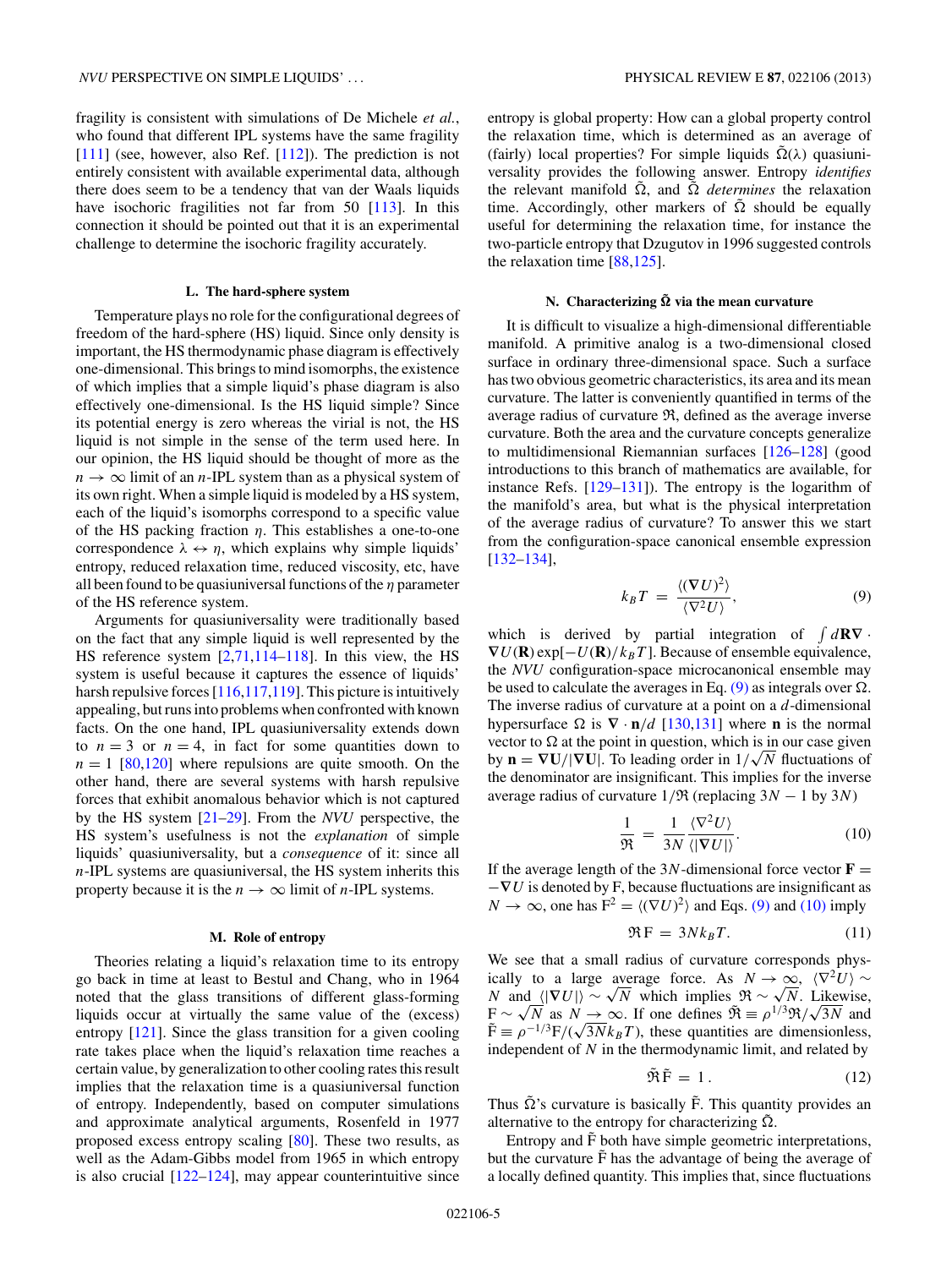<span id="page-5-0"></span>are unimportant in the thermodynamic limit,  $\tilde{F}$  may be calculated from a short-time simulation. Note also that  $\tilde{F}$  may be calculated from standard *NVE* or *NVT* simulations.

The quasiuniversal entropy dependencies observed for simple liquids' structure and dynamics may equally well be interpreted as quasiuniversal dependencies on  $\tilde{F}$ , the curvature of  $\Omega$ . Interestingly, this is the quantity that controls the relaxation time in the entropic barrier hopping theory of Schweizer and co-workers [\[135–137\]](#page-8-0)—except for the fact that here the real forces are replaced by effective forces defined by the direct correlation function.

The connection between curvature and force is not surprising since motion on a flat manifold requires no force. Indeed, this point was made by one of the pioneers in connecting mechanics and differential geometry, Lipschitz, who wrote in 1873 [\[138\]](#page-8-0): "When a material particle, which is not influenced by any accelerating force, is bound to move on a given surface, the pressure exerted in each point of the trajectory is inversely proportional to the radius of curvature of this trajectory" (quoted from Ref.  $[139]$ ). What happens is the following. When a particle (i.e., the system) moves on a perfectly smooth surface like  $\Omega$ , since no work is performed, the kinetic energy is conserved and thus the particle's velocity *v* is constant. This implies that the centripetal force keeping the particle on the surface,  $\propto v^2/r$ , is inversely proportional to the local curvature radius *r*.

For viscous liquids most motion is vibrational and one can estimate  $\tilde{F}$  by adopting a harmonic approximation. Writing for the force on a particle  $-Cx$ , where *x* is the displacement away from its short-time average, implies  $\langle F^2 \rangle \propto C^2 \langle x^2 \rangle$ . Since  $C\langle x^2 \rangle/2 = k_B T/2$  by equipartition, this means that if  $a \equiv \rho^{-1/3}$  is the average interatomic spacing,  $\langle \tilde{F}^2 \rangle \equiv$  $\rho^{-2/3}\langle F^2 \rangle/[3N(k_BT)^2] \propto a^2/\langle x^2 \rangle \equiv 1/\langle \tilde{x}^2 \rangle$ . Thus for viscous simple liquids the quantity  $1/\langle \tilde{x}^2 \rangle$  identifies  $\tilde{\Omega}$  and "controls" the relaxation time in the same sense as entropy does. This is an old idea [\[140–147\]](#page-8-0), which is closely related to the shoving model and other elastic models for the temperature dependence of viscous liquids' relaxation time [\[109](#page-7-0)[,148–150\]](#page-8-0). Note also that, since  $1/\langle \tilde{x}^2 \rangle$  identifies  $\tilde{\Omega}$ , for simple liquids the crossover to activated transitions takes place at a quasiuniversal value of the reduced vibrational displacement  $\langle \tilde{x}^2 \rangle$ , as recently predicted by Lubchenko and coworkers from the random first-order transition theory [\[151,152\]](#page-8-0).

#### **O. Quasiuniversal interdependence of isomorph invariants**

We showed above that the isomorph invariant  $c_V$  is encoded in  $\Omega$ . Generally, any isomorph invariant is encoded in  $\Omega$ . As a consequence,  $\tilde{\Omega}(\lambda)$  quasiuniversality implies the following principle:

*The relation between any two isomorph invariants is quasiuniversal*.

From the  $\Omega(\lambda)$  quasiuniversality perspective, excess entropy scaling is thus a special case of a much more general principle.

# **P.** A single microconfiguration is enough to identify  $\tilde{\Omega}$

Given an equilibrium configuration  $\mathbf{R} = (\mathbf{r}_1, \dots, \mathbf{r}_N)$  of a simple liquid the corresponding reduced vector  $\tilde{\mathbf{R}}$  identifies

the relevant manifold  $\tilde{\Omega}$ . From  $\tilde{\Omega}$  all the system's isomorph invariants like entropy, specific heat, reduced relaxation time, reduced diffusion constant, reduced heat conductivity, reduced incoherent scattering function, etc, can be calculated. The reduced radial distribution function  $g(\tilde{r})$  is also included, of course, being trivially given by  $\tilde{\mathbf{R}}$ . This illustrates again the Young-Andersen approximate scaling principle that for simple liquids knowing  $g(\tilde{r})$  determines many other quantities.

## **IV. TOWARDS A THEORY OF SIMPLE LIQUIDS**

Rosenfeld in 1977 justified IPL quasiuniversality by assuming that any n-IPL system is well represented by a HS reference system [\[80\]](#page-7-0). Since the HS system has just one parameter, this implies IPL quasiuniversality. Given the fact that the HS system is the  $n \to \infty$  limit of n-IPL systems, this reasoning may be regarded as somewhat circular by assuming part of what is to be arrived at. Section  $\Pi$  gave a non-circular argument for quasiuniversality, but we wish here to supplement it by another argument, suggesting a deeper reason for quasiuniversality.

We take as starting point that the pair potential defined by a simple exponentially decaying function of *r* is strongly correlating, i.e., defines a simple liquid. This remains to be thoroughly investigated and documented, but the recent simulations by Veldhorst *et al.* [\[153\]](#page-8-0) of the Buckingham potential, which has a harsh exponentially repulsive term, certainly indicates that this is the case. Thus we assume that systems with pair potentials of the form  $v(r) = \varepsilon \exp(-r/\sigma)$ are strongly correlating, at least in the part of the  $(\sigma^3 \rho, k_B T/\varepsilon)$ parameter space defining dense fluid states. This means that the reduced constant-potential-energy hypersurfaces  $\tilde{\Omega}$ , which are *a priori* parametrized by the two dimensionless numbers *σ*<sup>3</sup>*ρ* and *k<sub>B</sub>T/ε*, constitute a single-parameter family  $\tilde{\Omega}(\lambda)$ , where  $\lambda = \lambda (\sigma^3 \rho, k_B T/\varepsilon)$ .

We proceed to argue that this one-parameter family characterizes all simple liquids. It is enough to show that all IPL pair potentials have in common these "exponential" reduced constant-potential-energy hypersurfaces. Now, following the reasoning of Sec. [III G](#page-3-0) any linear combination of exponential pair potentials,  $C_1\varepsilon_1 \exp(-r/\sigma_1) + C_2\varepsilon_2 \exp(-r/\sigma_2)$ , has the same family of reduced constant-potential-energy hypersurfaces as a single exponential. By generalization, this implies via the mathematical identity

$$
r^{-n} = \frac{1}{(n-1)!} \int_0^\infty x^{n-1} e^{-xr} dx \tag{13}
$$

that the family  $\tilde{\Omega}(\lambda)$  is common to all IPL potentials and, by implication, to all simple liquids. Thus, while the IPL functions constitute a convenient "basis set" for simple-liquid pair potentials, an even simpler basis set is provided by the exponential pair potentials. Interestingly, such potentials come out naturally from quantum mechanics; in fact, these were the first pair potentials discussed in the literature [\[154\]](#page-8-0) (by Born, Born-Meyer, Morse, etc.).

The above implies that the pair potential of any simple liquid is equivalent to a sum of exponentials. Consequently, the product of any two simple pair potentials defines a simple pair potential.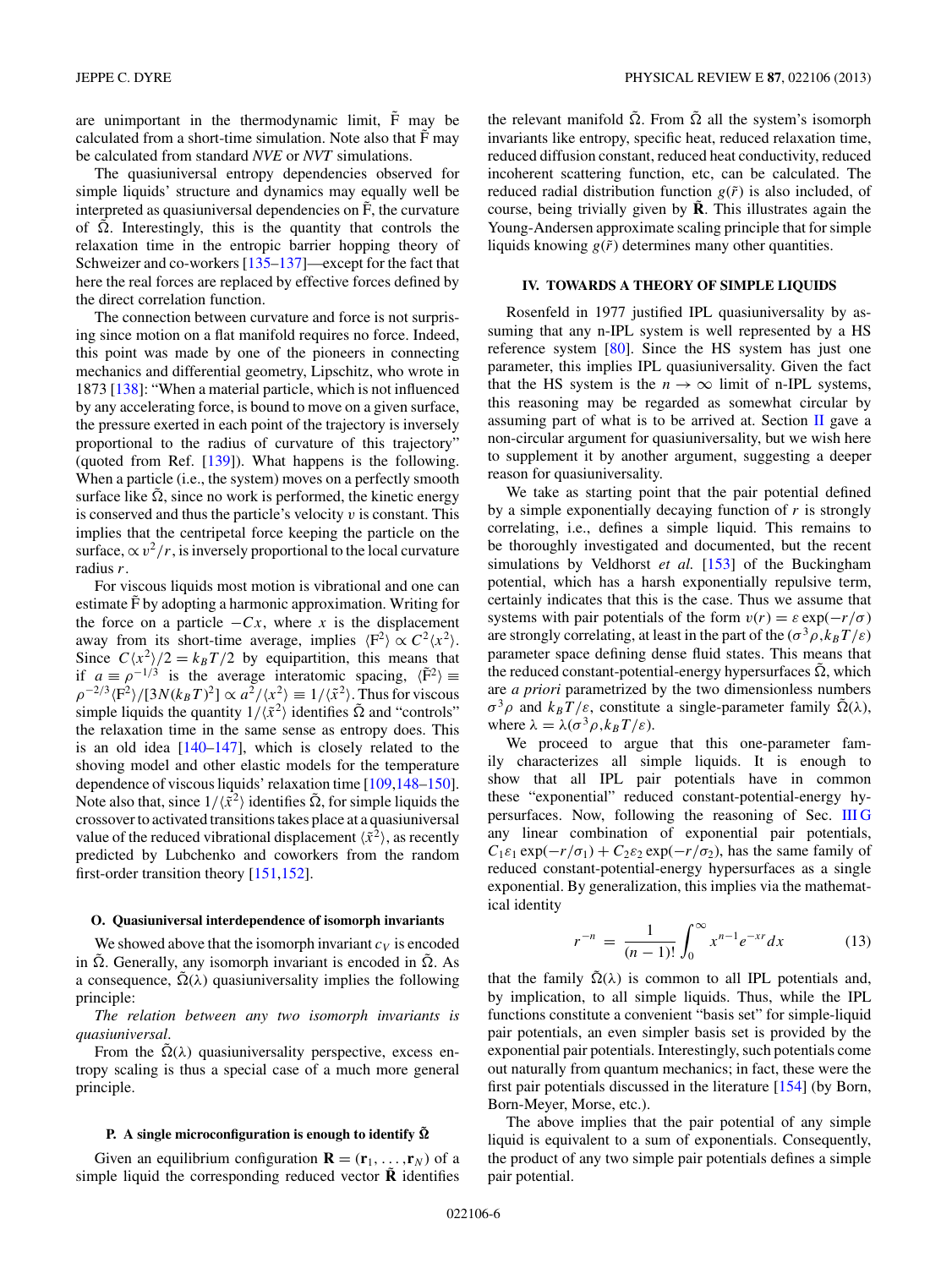## **V. CONCLUDING REMARKS**

<span id="page-6-0"></span>We have shown that the several quasiuniversalities found for simple liquids' structure, dynamics, and thermodynamics follow from one fundamental quasiuniversality, namely the existence of a common single-parameter family of reduced constant-potential-energy hypersurfaces  $\tilde{\Omega}(\lambda)$ . This " $\tilde{\Omega}(\lambda)$  quasiuniversality" was justified for IPL systems in Sec. [II](#page-1-0) by a nonrigorous argument, but it can also be arrived at from the fact that the exponentially repulsive pair potential is simple in a large part of its parameter space (Sec. [IV\)](#page-5-0). IPL quasiuniversality generalizes to all simple liquids by virtue of their property of having strong correlations between *NVT* equilibrium virial and potential-energy fluctuations.

It is important to emphasize again that there is no exact universality among simple liquids, only *approximate* universality. A demonstration of this is provided by the well-known

fact that the crystalline state is only face-centered cubic for IPL exponents larger than seven (below which it is body-centered cubic). Another point to be emphasized is that, in contrast to mode-coupling theory and other fully renormalized theories of liquid dynamics, the present approach does not distinguish between short and long time scales—quasiuniversality applies on vibrational time scales and longer.

## **ACKNOWLEDGMENTS**

The author is indebted to Nick Bailey, Jean-Louis Barrat, Charu Chakravarty, Jack Douglas, Holger Bech Nielsen, Thomas Schrøder, Ken Schweizer, Tom Truskett, and Ben Widom, for providing constructive critiques of early versions of the manuscript. The center for viscous liquid dynamics "Glass and Time" is sponsored by the Danish National Research Foundation via Grant No. DNRF61.

- [1] K. S. Pitzer, [J. Am. Chem. Soc.](http://dx.doi.org/10.1021/ja01618a001) **77**, 3427 (1955).
- [2] J. D. Bernal, [Proc. R. Soc. London A](http://dx.doi.org/10.1098/rspa.1964.0147) **280**, 299 (1964).
- [3] I. Z. Fisher, *Statistical Theory of Liquids* (University of Chicago, Chicago, 1964).
- [4] S. A. Rice and P. Gray, *The Statistical Mechanics of Simple Liquids* (Interscience, New York, 1965).
- [5] H. N. V. Temperley, J. S. Rowlinson, and G. S. Rushbrooke, *Physics of Simple Liquids* (Wiley, New York, 1968).
- [6] Y. Rosenfeld and N. W. Ashcroft, [Phys. Lett. A](http://dx.doi.org/10.1016/0375-9601(79)90741-2) **73**, 31 (1979).
- [7] N. K. Ailawadi, Phys. Rep. **57**[, 241 \(1980\).](http://dx.doi.org/10.1016/0370-1573(80)90063-0)
- [8] J. S. Rowlinson and B. Widom, *Molecular Theory of Capillarity* (Clarendon, Oxford, 1982).
- [9] C. G. Gray and K. E. Gubbins, *Theory of Molecular Fluids* (Oxford University Press, Oxford, 1984).
- [10] D. Chandler, *Introduction to Modern Statistical Mechanics* (Oxford University Press, Oxford, 1987).
- [11] J.-L. Barrat and J.-P. Hansen, *Basic Concepts for Simple and Complex Liquids* (Cambridge University Press, Cambridge, 2003).
- [12] P. G. Debenedetti, AICHE J. **51**[, 2391 \(2005\).](http://dx.doi.org/10.1002/aic.10657)
- [13] J.-P. Hansen and I. R. McDonald, *Theory of Simple Liquids* (Academic, New York, 2006), 3rd ed.
- [14] J. F. Douglas, J. Dudowicz, and K. F. Freed, [J. Chem. Phys.](http://dx.doi.org/10.1063/1.2785187) **127**[, 224901 \(2007\).](http://dx.doi.org/10.1063/1.2785187)
- [15] B. Kirchner, [Phys. Rep.](http://dx.doi.org/10.1016/j.physrep.2006.11.005) **440**, 1 (2007).
- [16] B. Bagchi and C. Chakravarty, [J. Chem. Sci.](http://dx.doi.org/10.1007/s12039-010-0081-0) **122**, 459 [\(2010\).](http://dx.doi.org/10.1007/s12039-010-0081-0)
- [17] F. H. Stillinger, [J. Chem. Phys.](http://dx.doi.org/10.1063/1.432891) **65**, 3968 (1976).
- [18] F. H. Stillinger and D. K. Stillinger, Physica A **244**[, 358 \(1997\).](http://dx.doi.org/10.1016/S0378-4371(97)00246-X)
- [19] S. Prestipino, F. Saija, and P. V. Giaquinta, [J. Chem. Phys.](http://dx.doi.org/10.1063/1.2064639) **123**, [144110 \(2005\).](http://dx.doi.org/10.1063/1.2064639)
- [20] C. E. Zachary, F. H. Stillinger, and S. Torquato, [J. Chem. Phys.](http://dx.doi.org/10.1063/1.2928843) **128**[, 224505 \(2008\).](http://dx.doi.org/10.1063/1.2928843)
- [21] M. Engel and H.-R. Trebin, Phys. Rev. Lett. **98**[, 225505 \(2007\).](http://dx.doi.org/10.1103/PhysRevLett.98.225505)
- [22] E. A. Jagla, [J. Chem. Phys.](http://dx.doi.org/10.1063/1.480241) **111**, 8980 (1999).
- [23] Z. Yan, S. V. Buldyrev, N. Giovambattista, P. G. Debenedetti, and H. E. Stanley, Phys. Rev. E **73**[, 051204 \(2006\).](http://dx.doi.org/10.1103/PhysRevE.73.051204)
- [24] E. Lomba, N. G. Almarza, C. Martin, and C. McBride, [J. Chem.](http://dx.doi.org/10.1063/1.2748043) Phys. **126**[, 244510 \(2007\).](http://dx.doi.org/10.1063/1.2748043)
- [25] G. Franzese, J. Mol. Liq. **136**[, 267 \(2007\).](http://dx.doi.org/10.1016/j.molliq.2007.08.021)
- [26] A. B. de Oliveira, P. A. Netz, T. Colla, and M. C. Barbosa, J. Chem. Phys. **125**[, 124503 \(2006\).](http://dx.doi.org/10.1063/1.2357119)
- [27] N. M. Barraz, E. Salcedo, and M. C. Barbosa, [J. Chem. Phys.](http://dx.doi.org/10.1063/1.3213615) **131**[, 094504 \(2009\).](http://dx.doi.org/10.1063/1.3213615)
- [28] N. M. Barraz, E. Salcedo, and M. C. Barbosa, [J. Chem. Phys.](http://dx.doi.org/10.1063/1.3630941) **135**[, 104507 \(2011\).](http://dx.doi.org/10.1063/1.3630941)
- [29] Y. D. Fomin, E. N. Tsiok, and V. N. Ryzhov, [J. Chem. Phys.](http://dx.doi.org/10.1063/1.3668313) **135**[, 234502 \(2011\).](http://dx.doi.org/10.1063/1.3668313)
- [30] T. S. Ingebrigtsen, T. B. Schrøder, and J. C. Dyre, *[Phys. Rev.](http://dx.doi.org/10.1103/PhysRevX.2.011011)* X **2**[, 011011 \(2012\).](http://dx.doi.org/10.1103/PhysRevX.2.011011)
- [31] N. P. Bailey, U. R. Pedersen, N. Gnan, T. B. Schrøder, and J. C. Dyre, J. Chem. Phys. **129**[, 184507 \(2008\).](http://dx.doi.org/10.1063/1.2982247)
- [32] N. P. Bailey, U. R. Pedersen, N. Gnan, T. B. Schrøder, and J. C. Dyre, J. Chem. Phys. **129**[, 184508 \(2008\).](http://dx.doi.org/10.1063/1.2982249)
- [33] T. B. Schrøder, N. P. Bailey, U. R. Pedersen, N. Gnan, and J. C. Dyre, J. Chem. Phys. **131**[, 234503 \(2009\).](http://dx.doi.org/10.1063/1.3265955)
- [34] N. Gnan, T. B. Schrøder, U. R. Pedersen, N. P. Bailey, and J. C. Dyre, J. Chem. Phys. **131**[, 234504 \(2009\).](http://dx.doi.org/10.1063/1.3265957)
- [35] T. B. Schrøder, N. Gnan, U. R. Pedersen, N. P. Bailey, and J. C. Dyre, J. Chem. Phys. **134**[, 164505 \(2011\).](http://dx.doi.org/10.1063/1.3582900)
- [36] T. S. Ingebrigtsen, S. Toxvaerd, O. J. Heilmann, T. B. Schrøder, and J. C. Dyre, J. Chem. Phys. **135**[, 104101 \(2011\).](http://dx.doi.org/10.1063/1.3623585)
- [37] R. M. J. Cotterill and J. U. Madsen, [Phys. Rev. B](http://dx.doi.org/10.1103/PhysRevB.33.262) **33**, 262 [\(1986\).](http://dx.doi.org/10.1103/PhysRevB.33.262)
- [38] A. Scala, L. Angelani, R. Di Leonardo, G. Ruocco, and F. Sciortino, [Philos. Mag. B](http://dx.doi.org/10.1080/13642810208208538) **82**, 151 (2002).
- [39] R. M. J. Cotterill and J. U. Madsen, [J. Phys.: Condens. Matter](http://dx.doi.org/10.1088/0953-8984/18/28/006) **18**[, 6507 \(2006\).](http://dx.doi.org/10.1088/0953-8984/18/28/006)
- [40] C. Wang and R. M. Stratt, J. Chem. Phys. **127**[, 224503 \(2007\).](http://dx.doi.org/10.1063/1.2801994)
- [41] T. S. Ingebrigtsen, S. Toxvaerd, T. B. Schrøder, and J. C. Dyre, J. Chem. Phys. **135**[, 104102 \(2011\).](http://dx.doi.org/10.1063/1.3623586)
- [42] T. S. Ingebrigtsen and J. C. Dyre, [J. Chem. Phys.](http://dx.doi.org/10.1063/1.4768957) **137**, 244101 [\(2012\).](http://dx.doi.org/10.1063/1.4768957)
- [43] C. Dreyfus, A. Aouadi, J. Gapinski, M. Matos-Lopes, W. Steffen, A. Patkowski, and R. M. Pick, [Phys. Rev. E](http://dx.doi.org/10.1103/PhysRevE.68.011204) **68**, [011204 \(2003\).](http://dx.doi.org/10.1103/PhysRevE.68.011204)
- [44] K. L. Ngai, R. Casalini, S. Capaccioli, M. Paluch, and C. M. Roland, [J. Phys. Chem. B](http://dx.doi.org/10.1021/jp053439s) **109**, 17356 (2005).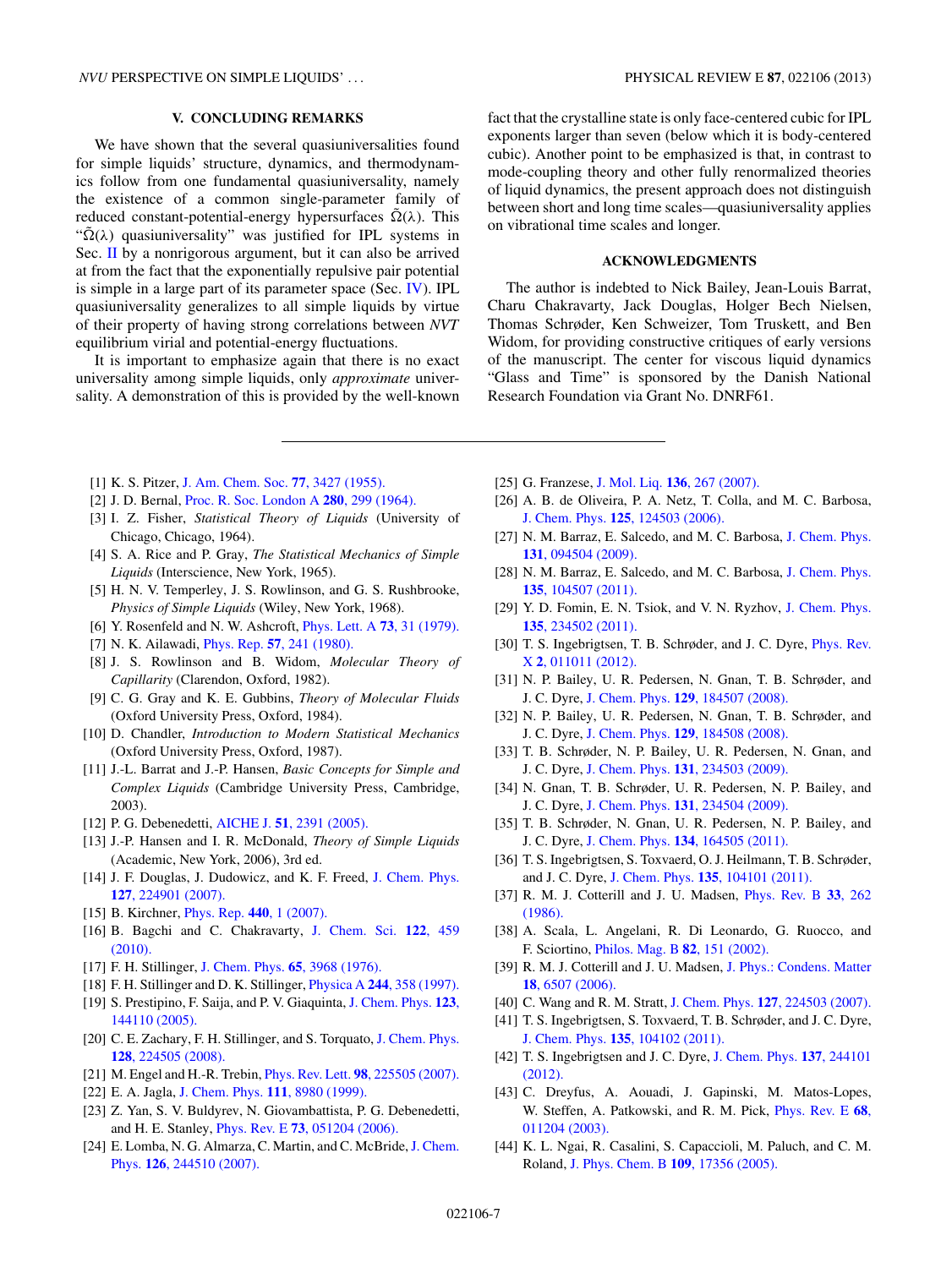- <span id="page-7-0"></span>[45] D. Coslovich and C. M. Roland, [J. Chem. Phys.](http://dx.doi.org/10.1063/1.3054635) **130**, 014508 [\(2009\).](http://dx.doi.org/10.1063/1.3054635)
- [46] C. M. Roland, [Macromolecules](http://dx.doi.org/10.1021/ma101649u) **43**, 7875 (2010).
- [47] D. Gundermann, U. R. Pedersen, T. Hecksher, N. P. Bailey, B. Jakobsen, T. Christensen, N. B. Olsen, T. B. Schrøder, D. Fragiadakis, R. Casalini, C. M. Roland, J. C. Dyre, and K. Niss, Nat. Phys. **7**[, 816 \(2011\).](http://dx.doi.org/10.1038/nphys2031)
- [48] T. S. Ingebrigtsen, L. Bøhling, T. B. Schrøder, and J. C. Dyre, J. Chem. Phys. **136**[, 061102 \(2012\).](http://dx.doi.org/10.1063/1.3685804)
- [49] N. W. Ashcroft and J. Lekner, Phys. Rev. **145**[, 83 \(1966\).](http://dx.doi.org/10.1103/PhysRev.145.83)
- [50] J.-P. Hansen and L. Verlet, Phys. Rev. **184**[, 151 \(1969\).](http://dx.doi.org/10.1103/PhysRev.184.151)
- [51] R. Grover, [J. Chem. Phys.](http://dx.doi.org/10.1063/1.1676596) **55**, 3435 (1971).
- [52] W. G. Hoover, S. G. Gray, and K. W. Johnson, [J. Chem. Phys.](http://dx.doi.org/10.1063/1.1676196) **55**[, 1128 \(1971\).](http://dx.doi.org/10.1063/1.1676196)
- [53] Y. Hiwatari, H. Matsuda, T. Ogawa, N. Ogita, and A. Ueda, [Prog. Theor. Phys.](http://dx.doi.org/10.1143/PTP.52.1105) **52**, 1105 (1974).
- [54] S. M. Stishov, [Sov. Phys. Usp.](http://dx.doi.org/10.1070/PU1975v017n05ABEH004361) **17**, 625 (1975).
- [55] Y. Rosenfeld, Mol. Phys. **32**[, 963 \(1976\).](http://dx.doi.org/10.1080/00268977600102381)
- [56] H. S. Kang, S. C. Lee, T. Ree, and F. H. Ree, [J. Chem. Phys.](http://dx.doi.org/10.1063/1.448762) **82**[, 414 \(1985\).](http://dx.doi.org/10.1063/1.448762)
- [57] A. V. Indrani and S. Ramaswamy, [Phys. Rev. Lett.](http://dx.doi.org/10.1103/PhysRevLett.73.360) **73**, 360 [\(1994\).](http://dx.doi.org/10.1103/PhysRevLett.73.360)
- [58] A. C. Branka and D. M. Heyes, Phys. Rev. E **74**[, 031202 \(2006\).](http://dx.doi.org/10.1103/PhysRevE.74.031202)
- [59] D. M. Heyes and A. C. Branka, [Phys. Chem. Chem. Phys.](http://dx.doi.org/10.1039/b709053f) **9**, [5570 \(2007\).](http://dx.doi.org/10.1039/b709053f)
- [60] D. M. Heyes and A. C. Branka, [Phys. Chem. Chem. Phys.](http://dx.doi.org/10.1039/b802916d) **10**, [4036 \(2008\).](http://dx.doi.org/10.1039/b802916d)
- [61] F. de J. Guevara-Rodriguez and M. Medina-Noyola, [Phys. Rev.](http://dx.doi.org/10.1103/PhysRevE.68.011405) E **68**[, 011405 \(2003\).](http://dx.doi.org/10.1103/PhysRevE.68.011405)
- [62] L. López-Flores, P. Mendoza-Méndez, L. E. Sánchez-Díaz, L. L. Yeomans-Reyna, A. Vizcarra-Rendón, G. Pérez-Ángel, M. Chávez-Páez, and M. Medina-Noyola, [Europhys. Lett.](http://dx.doi.org/10.1209/0295-5075/99/46001) 99, [46001 \(2012\).](http://dx.doi.org/10.1209/0295-5075/99/46001)
- [63] T. Young and H. C. Andersen,[J. Chem. Phys.](http://dx.doi.org/10.1063/1.1553757) **118**, 3447 (2003).
- [64] T. Young and H. C. Andersen, [J. Phys. Chem. B](http://dx.doi.org/10.1021/jp0454927) **109**, 2985 [\(2005\).](http://dx.doi.org/10.1021/jp0454927)
- [65] M. J. Pond, J. R. Errington, and T. M. Truskett, [Soft Matter](http://dx.doi.org/10.1039/c1sm06493b) **7**, [9859 \(2011\).](http://dx.doi.org/10.1039/c1sm06493b)
- [66] M. Schmiedeberg, T. K. Haxton, S. R. Nagel, and A. J. Liu, [Europhys. Lett.](http://dx.doi.org/10.1209/0295-5075/96/36010) **96**, 36010 (2011).
- [67] M. G. Noro and D. Frenkel, [J. Chem. Phys.](http://dx.doi.org/10.1063/1.1288684) **113**, 2941 (2000).
- [68] R. J. Speedy, [J. Phys.: Condens. Matter](http://dx.doi.org/10.1088/0953-8984/15/11/342) **15**, S1243 (2003).
- [69] H. W. Sheng and E. Ma, Phys. Rev. E **69**[, 062202 \(2004\).](http://dx.doi.org/10.1103/PhysRevE.69.062202)
- [70] D. M. Heyes and A. C. Branka, [J. Chem. Phys.](http://dx.doi.org/10.1063/1.1931668) **122**, 234504 [\(2005\).](http://dx.doi.org/10.1063/1.1931668)
- [71] T. Scopigno, R. Di Leonardo, L. Comez, A. Q. R. Baron, D. Fioretto, and G. Ruocco, Phys. Rev. Lett. **94**[, 155301 \(2005\).](http://dx.doi.org/10.1103/PhysRevLett.94.155301)
- [72] P. Orea, Y. Reyes-Mercado, and Y. Duda, [Phys. Lett. A](http://dx.doi.org/10.1016/j.physleta.2008.10.047) **372**, [7024 \(2008\).](http://dx.doi.org/10.1016/j.physleta.2008.10.047)
- [73] D. M. Heyes and A. C. Branka, Mol. Phys. **107**[, 309 \(2009\).](http://dx.doi.org/10.1080/00268970802712563)
- [74] E. Lange, J. B. Caballero, A. M. Puertas, and M. Fuchs, J. Chem. Phys. **130**[, 174903 \(2009\).](http://dx.doi.org/10.1063/1.3124182)
- [75] P. E. Ramirez-Gonzalez and M. Medina-Noyola, [J. Phys.:](http://dx.doi.org/10.1088/0953-8984/21/7/075101) Condens. Matter **21**[, 075101 \(2009\).](http://dx.doi.org/10.1088/0953-8984/21/7/075101)
- [76] P. E. Ramirez-Gonzalez, L. Lopez-Flores, H. Acuna-Campa, and M. Medina-Noyola, Phys. Rev. Lett. **107**[, 155701 \(2011\).](http://dx.doi.org/10.1103/PhysRevLett.107.155701)
- [77] T. M. Truskett, S. Torquato, and P. G. Debenedetti, *[Phys. Rev.](http://dx.doi.org/10.1103/PhysRevE.62.993)* E **62**[, 993 \(2000\).](http://dx.doi.org/10.1103/PhysRevE.62.993)
- [78] J. R. Errington, P. G. Debenedetti, and S. Torquato, [J. Chem.](http://dx.doi.org/10.1063/1.1532344) Phys. **118**[, 2256 \(2003\).](http://dx.doi.org/10.1063/1.1532344)
- [79] S. N. Chakraborty and C. Chakravarty, [Phys. Rev. E](http://dx.doi.org/10.1103/PhysRevE.76.011201) **76**, 011201 [\(2007\).](http://dx.doi.org/10.1103/PhysRevE.76.011201)
- [80] Y. Rosenfeld, Phys. Rev. A **15**[, 2545 \(1977\).](http://dx.doi.org/10.1103/PhysRevA.15.2545)
- [81] Y. Rosenfeld, [J. Phys.: Condens. Matter](http://dx.doi.org/10.1088/0953-8984/11/28/303) **11**, 5415 (1999).
- [82] M. J. Pond, J. R. Errington, and T. M. Truskett, [J. Chem. Phys.](http://dx.doi.org/10.1063/1.3559676) **134**[, 081101 \(2011\).](http://dx.doi.org/10.1063/1.3559676)
- [83] M. Singh, M. Agarwal, D. Dhabal, and C. Chakravarty, J. Chem. Phys. **137**[, 024508 \(2012\).](http://dx.doi.org/10.1063/1.4731705)
- [84] R. Grover, W. G. Hoover, and B. Moran, [J. Chem. Phys.](http://dx.doi.org/10.1063/1.449441) **83**, [1255 \(1985\).](http://dx.doi.org/10.1063/1.449441)
- [85] J. J. Gilvarry, Phys. Rev. **102**[, 308 \(1956\).](http://dx.doi.org/10.1103/PhysRev.102.308)
- [86] A. R. Ubbelohde, *Melting and Crystal Structure* (Clarendon, London, 1965).
- [87] M. Ross, Phys. Rev. **184**[, 233 \(1969\).](http://dx.doi.org/10.1103/PhysRev.184.233)
- [88] F. Saija, S. Prestipino, and P. V. Giaquinta, [J. Chem. Phys.](http://dx.doi.org/10.1063/1.2208357) **124**, [244504 \(2006\).](http://dx.doi.org/10.1063/1.2208357)
- [89] G. Malescio, P. V. Giaquinta, and Y. Rosenfeld, *[Phys. Rev. E](http://dx.doi.org/10.1103/PhysRevE.61.4090)* **61**[, 4090 \(2000\).](http://dx.doi.org/10.1103/PhysRevE.61.4090)
- [90] S. Toxvaerd (unpublished).
- [91] D. C. Wallace, *Statistical Physics of Crystals and Liquids* (World Scientific, Singapore, 2002).
- [92] D. Bolmatov, V. V. Brazhkin, and K. Trachenko, [Sci. Rep.](http://dx.doi.org/10.1038/srep00421) **2**, [421 \(2012\).](http://dx.doi.org/10.1038/srep00421)
- [93] E. N. da C. Andrade, Philos. Mag. **17**[, 497 \(1934\).](http://dx.doi.org/10.1080/14786443409462409)
- [94] G. Kaptay, Z. Metallkd. **96**, 24 (2005).
- [95] H. J. Raveche, R. D. Mountain, and W. B. Streett, [J. Chem.](http://dx.doi.org/10.1063/1.1682198) Phys. **61**[, 1970 \(1974\).](http://dx.doi.org/10.1063/1.1682198)
- [96] F. Saija, S. Prestipino, and P. V. Giaquinta, [J. Chem. Phys.](http://dx.doi.org/10.1063/1.1406528) **115**, [7586 \(2001\).](http://dx.doi.org/10.1063/1.1406528)
- [97] J. L. Tallon, [Phys. Lett. A](http://dx.doi.org/10.1016/0375-9601(80)90594-0) **76**, 139 (1980).
- [98] Y. Rosenfeld, Phys. Rev. A **26**[, 3633 \(1982\).](http://dx.doi.org/10.1103/PhysRevA.26.3633)
- [99] S. A. Khrapak and G. E. Morfill, [J. Chem. Phys.](http://dx.doi.org/10.1063/1.3561698) **134**, 094108 [\(2011\).](http://dx.doi.org/10.1063/1.3561698)
- [100] C. Alba-Simionesco, D. Kivelson, and G. Tarjus, [J. Chem.](http://dx.doi.org/10.1063/1.1452724) Phys. **116**[, 5033 \(2002\).](http://dx.doi.org/10.1063/1.1452724)
- [101] F. Sciortino, W. Kob, and P. Tartaglia, [Phys. Rev. Lett.](http://dx.doi.org/10.1103/PhysRevLett.83.3214) **83**, 3214 [\(1999\).](http://dx.doi.org/10.1103/PhysRevLett.83.3214)
- [102] B. Doliwa and A. Heuer, [J. Phys.: Condens. Matter](http://dx.doi.org/10.1088/0953-8984/15/11/309) **15**, S849 [\(2003\).](http://dx.doi.org/10.1088/0953-8984/15/11/309)
- [103] Q. Yan, T. S. Jain, and J. J. de Pablo, [Phys. Rev. Lett.](http://dx.doi.org/10.1103/PhysRevLett.92.235701) **92**, [235701 \(2004\).](http://dx.doi.org/10.1103/PhysRevLett.92.235701)
- [104] Y. Gebremichael, M. Vogel, M. N. J. Bergroth, F. W. Starr, and S. C. Glotzer, [J. Phys. Chem. B](http://dx.doi.org/10.1021/jp0512412) **109**, 15068 (2005).
- [105] U. R. Pedersen, T. B. Schrøder, and J. C. Dyre, *[Phys. Rev. Lett.](http://dx.doi.org/10.1103/PhysRevLett.105.157801)* **105**[, 157801 \(2010\).](http://dx.doi.org/10.1103/PhysRevLett.105.157801)
- [106] T. S. Ingebrigtsen and J. C. Dyre (unpublished).
- [107] C. A. Angell, Science **267**[, 1924 \(1995\).](http://dx.doi.org/10.1126/science.267.5206.1924)
- [108] G. P. Johari, [J. Chem. Educ.](http://dx.doi.org/10.1021/ed051p23) **51**, 23 (1974).
- [109] J. C. Dyre, [Rev. Mod. Phys.](http://dx.doi.org/10.1103/RevModPhys.78.953) **78**, 953 (2006).
- [110] D. Kivelson, G. Tarjus, X. Zhao, and S. A. Kivelson, *[Phys. Rev.](http://dx.doi.org/10.1103/PhysRevE.53.751)* E **53**[, 751 \(1996\).](http://dx.doi.org/10.1103/PhysRevE.53.751)
- [111] C. De Michele, F. Sciortino, and A. Coniglio, [J. Phys.: Condens.](http://dx.doi.org/10.1088/0953-8984/16/45/L01) Matter **16**[, L489 \(2004\).](http://dx.doi.org/10.1088/0953-8984/16/45/L01)
- [112] S. Sengupta, F. Vasconcelos, F. Affouard, and S. Sastry, J. Chem. Phys. **135**[, 194503 \(2011\).](http://dx.doi.org/10.1063/1.3660201)
- [113] K. Niss, C. Dalle-Ferrier, G. Tarjus, and C. Alba-Simionesco, [J. Phys.: Condens. Matter](http://dx.doi.org/10.1088/0953-8984/19/7/076102) **19**, 076102 (2007).
- [114] R. W. Zwanzig, [J. Chem. Phys.](http://dx.doi.org/10.1063/1.1740409) **22**, 1420 (1954).
- [115] H. C. Longuet-Higgins and B. Widom, [Mol. Phys.](http://dx.doi.org/10.1080/00268976400100611) **8**, 549 [\(1964\).](http://dx.doi.org/10.1080/00268976400100611)